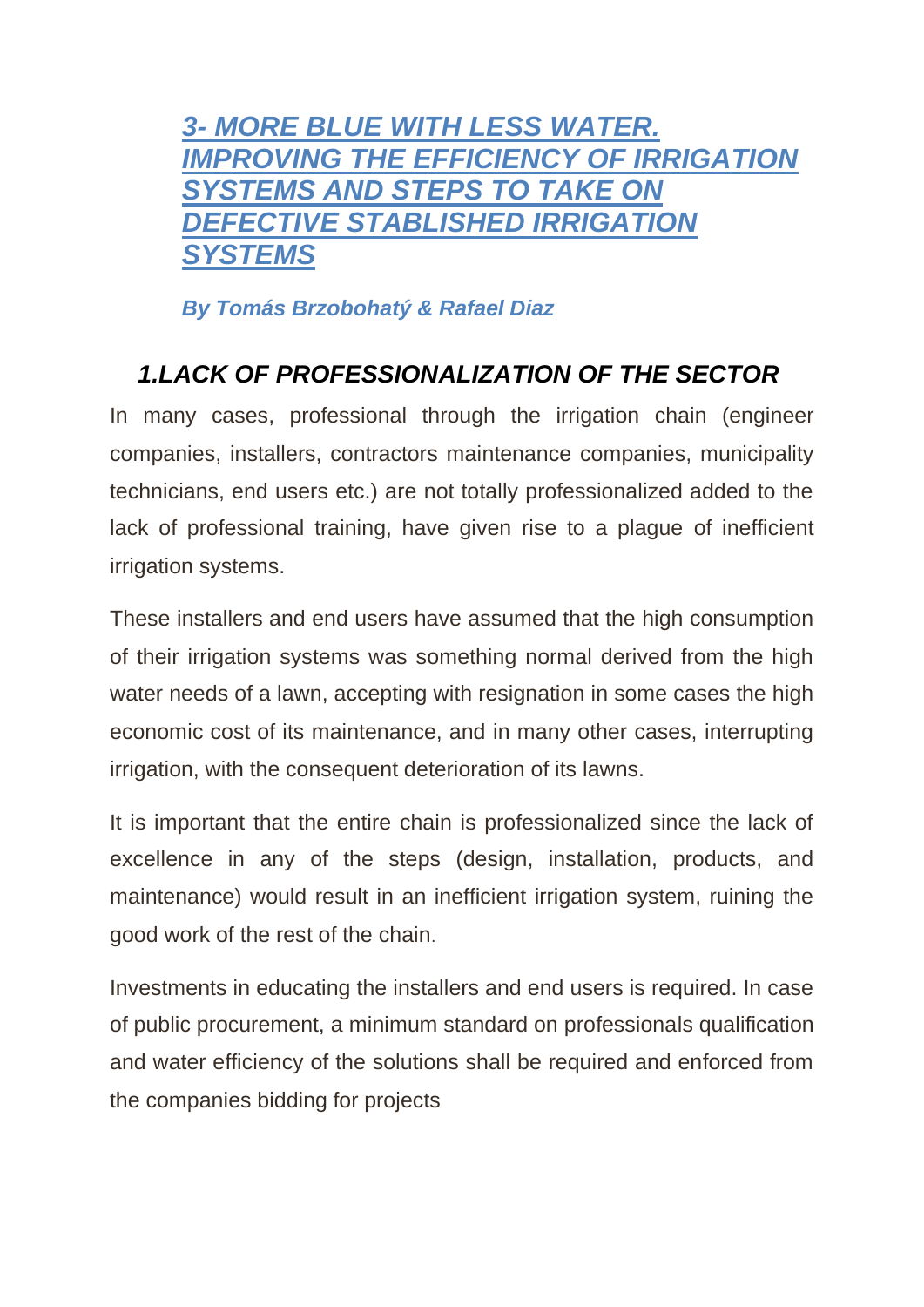#### *2. NEW IRRIGATION SYSTEMS*

### **a. Design**



Take as a reference the following Uniform Coefficient

| Table 11.5. Performance rating categories for sprinklers and sprays |  |  |  |  |
|---------------------------------------------------------------------|--|--|--|--|
|                                                                     |  |  |  |  |

|                                       | Field distribution <i>uniformity</i> ( $DU_{10}$ ) performance rating categories<br>for sprinkler and spray irrigation equipment |           |      |      |      |  |
|---------------------------------------|----------------------------------------------------------------------------------------------------------------------------------|-----------|------|------|------|--|
|                                       | <b>Excellent</b>                                                                                                                 | Very good | Good | Fair | Poor |  |
| Fixed spray                           | 0.75                                                                                                                             | 0.65      | 0.55 | 0.50 | 0.40 |  |
| Sprinklers (gear and<br>impact drive) | 0.80                                                                                                                             | 0.70      | 0.65 | 0.60 | 0.50 |  |

Source: GreenCO and Wright Engineers (2008)

|                              | Emission <i>uniformity</i> (EU) performance rating categories<br>for microirrigation systems |           |      |  |  |  |  |
|------------------------------|----------------------------------------------------------------------------------------------|-----------|------|--|--|--|--|
| Type of zone                 | Excellent                                                                                    | Very good | Good |  |  |  |  |
| Microspray                   | 0.80                                                                                         | 0.70      | 0.60 |  |  |  |  |
| Drip – standard              | 0.80                                                                                         | 0.70      | 0.65 |  |  |  |  |
| Drip - pressure-compensating | 0.95                                                                                         | 0.90      | 0.85 |  |  |  |  |

Source: GreenCO and Wright Engineers (2008)

[https://books.google.es/books?id=6M4w6zPETNYC&dq=spray+distributor+uniformity+good](https://books.google.es/books?id=6M4w6zPETNYC&dq=spray+distributor+uniformity+good+poor&hl=es)

[+poor&hl=es](https://books.google.es/books?id=6M4w6zPETNYC&dq=spray+distributor+uniformity+good+poor&hl=es)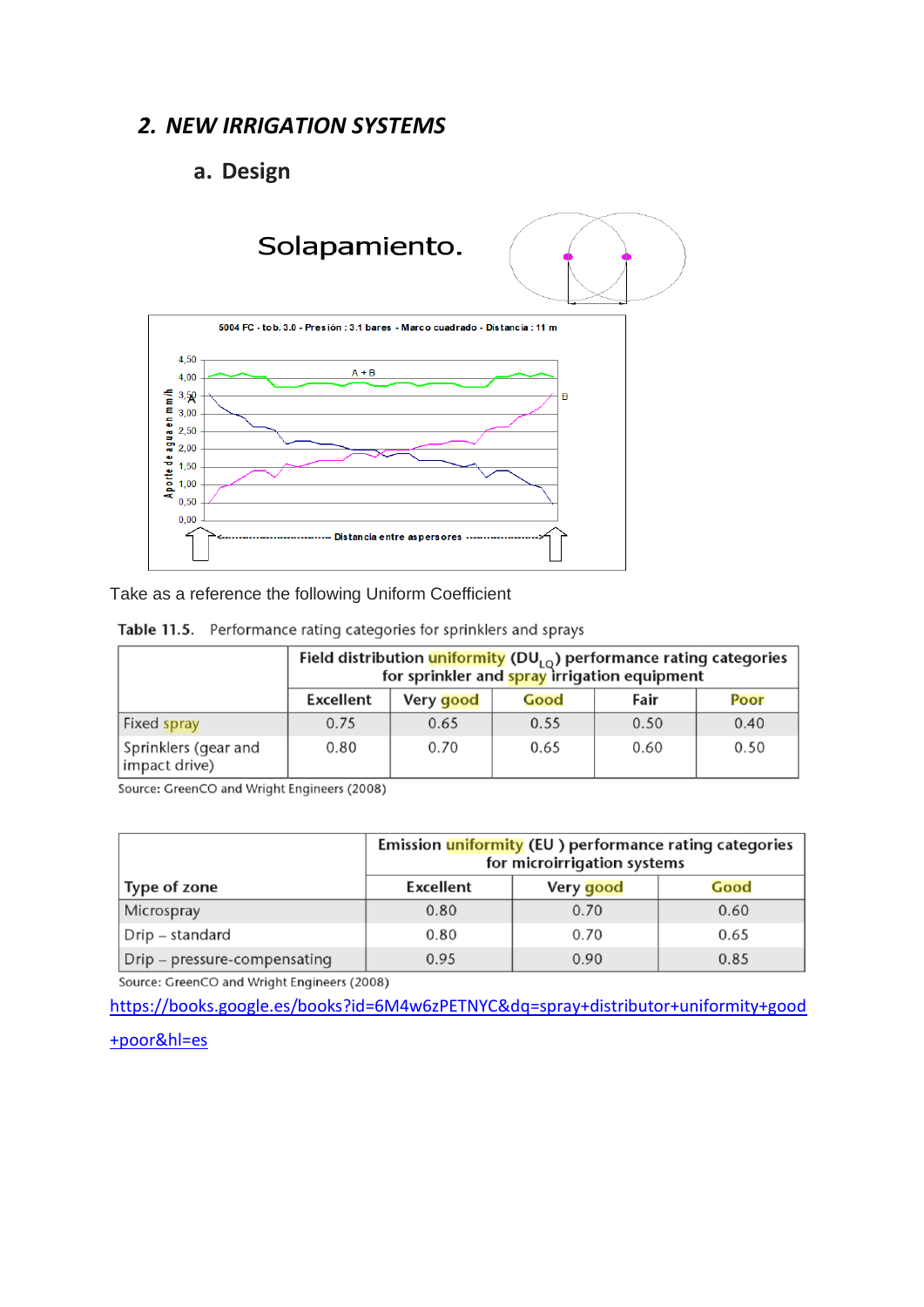The following is a guide;

| New irrigation systems:  | DU should be $>85\%$ |                                           |  |  |  |
|--------------------------|----------------------|-------------------------------------------|--|--|--|
| Existing systems:        |                      | If $DU < 75\%$ System should be repaired  |  |  |  |
| <b>Existing systems:</b> |                      | If $DU < 60\%$ System should be replaced. |  |  |  |

A lower value of Distribution Uniformity (DU >65%) should be used for spray systems as the performance of these applicators or heads is not to the same standard as sprinklers (Connellan, 2004).

[http://www.geoffconnellan.com.au/sites/default/files/Dload1GC2004EvaluateUrbanIrrigatio](http://www.geoffconnellan.com.au/sites/default/files/Dload1GC2004EvaluateUrbanIrrigation.pdf) [n.pdf](http://www.geoffconnellan.com.au/sites/default/files/Dload1GC2004EvaluateUrbanIrrigation.pdf)

- In the irrigation system water speed < 1,5 m/s (exception for forced diameters calculation)
- Pressure loss < 6% (exception for short lengths)
- Assure all emitters count on right pressure



- In any case assure pressure differences between first at last emitter is no higher than 20% of emitter nominal pressure (it means precipitation is not more than10% different)
- As far as possible use sprinklers and emitters with seal valves and with internal pressure regulators. In case of dripline use selfcompensating emitters.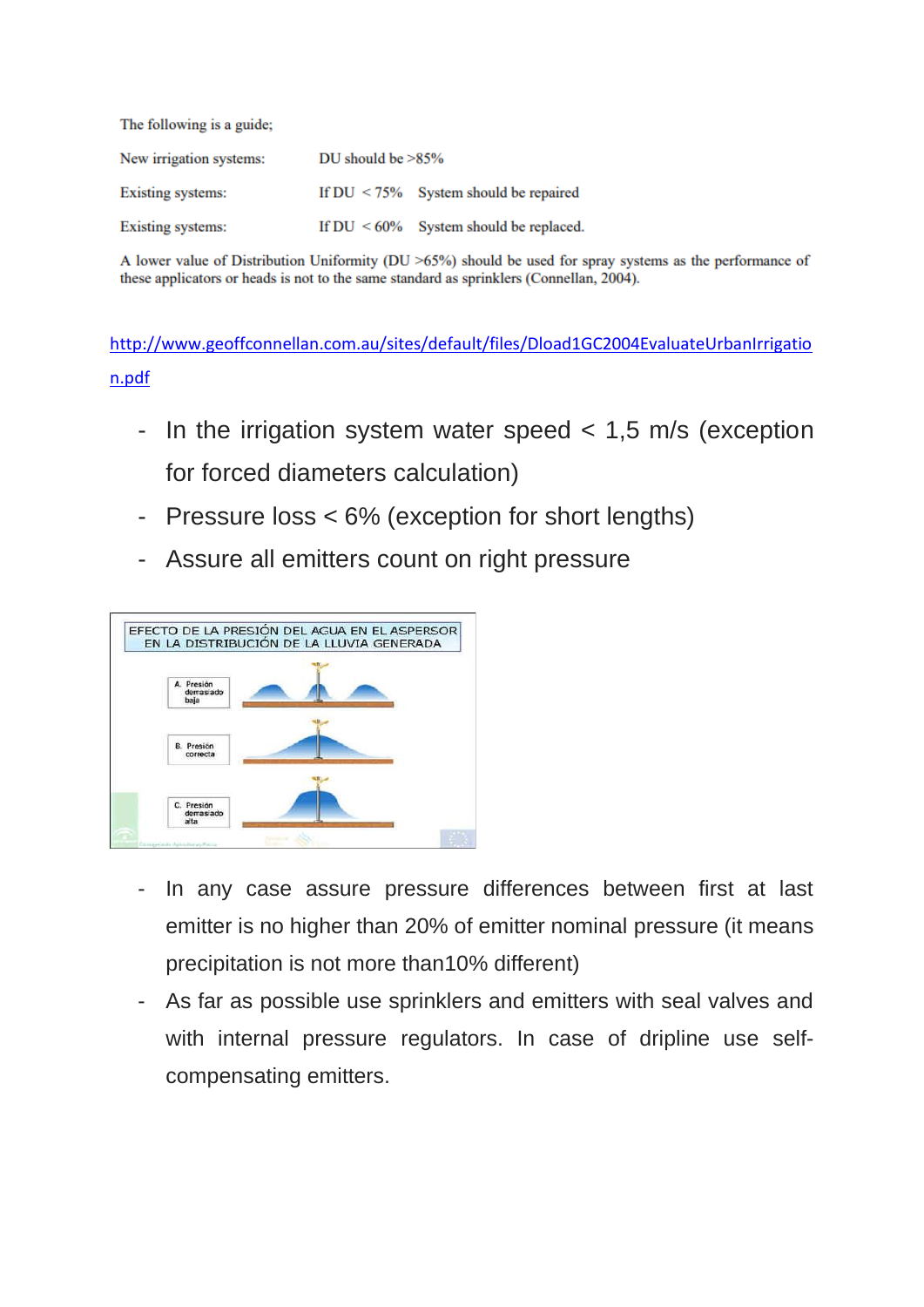- In case of subsurface drip irrigation use dripline with anti-root intrusion defending system. For not total coverage turf areas use mulching.
- Design with Master Valves and with control systems with intelligent flow control (in case of leak the system cancels just the defective station). Besides control systems with intelligent flow management can calculate the water use per station (important to follow up them)
- The system shall the administrator to adjust the irrigation intensity as smoothly as possible. Remote control of irrigation on the level of irrigation section is desirable so that a section specific plan can be set up. For such solution, a wireless valves controlling system shall be installed to prevent possible problems with electricity cables and tedious and costly service and repair.
- As far as possible use triangle grids.
- Use emitter with right flows according to soil infiltration and slopes

[https://www.ranchowater.com/DocumentCenter/View/235/Water-Using-Technology---](https://www.ranchowater.com/DocumentCenter/View/235/Water-Using-Technology---Landscape-Water-Use-Efficiency) [Landscape-Water-Use-Efficiency](https://www.ranchowater.com/DocumentCenter/View/235/Water-Using-Technology---Landscape-Water-Use-Efficiency)

All the below devices should be mandatory.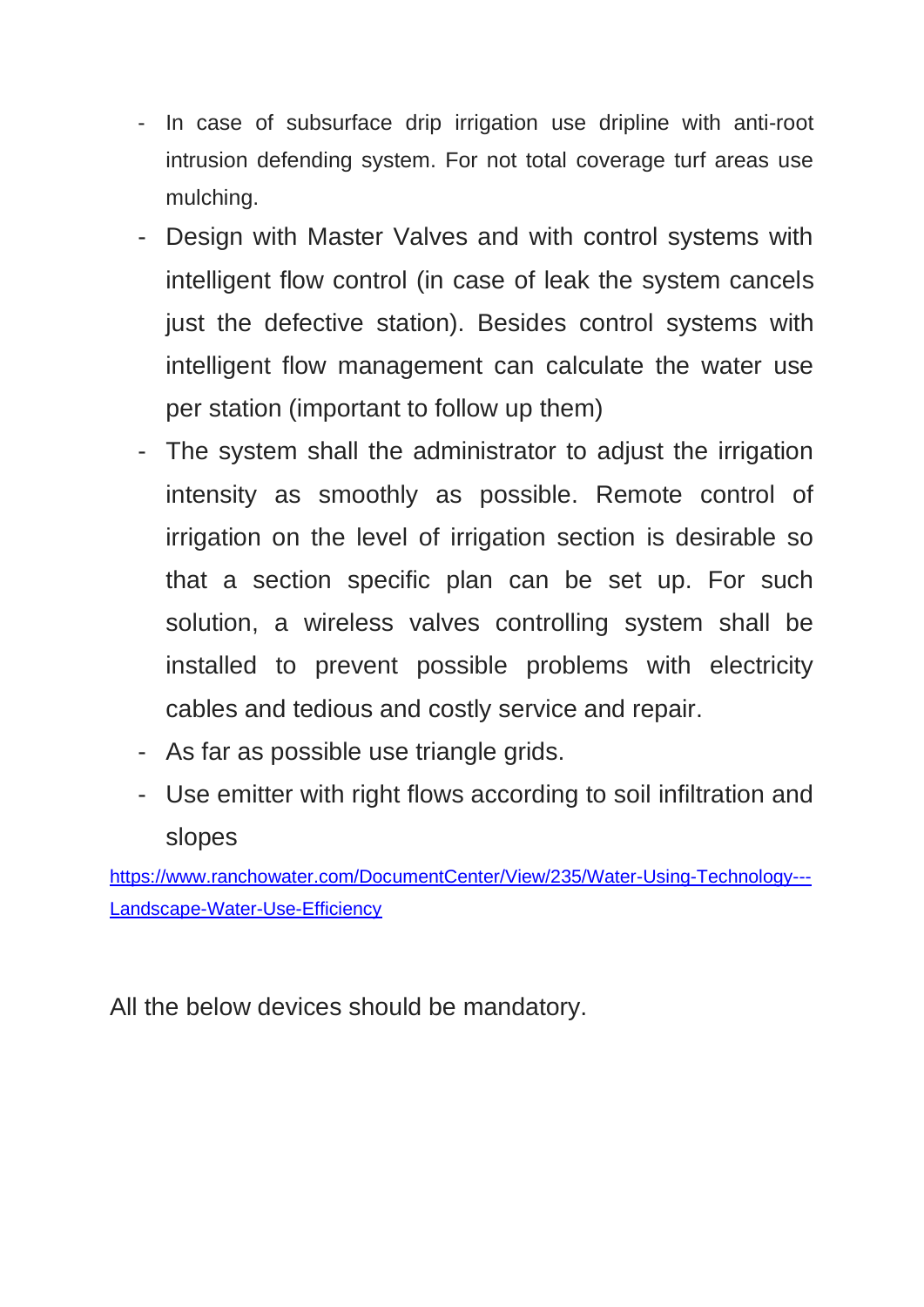| <b>Process or Equipment Alternatives</b> | <b>Water-Savings Potential</b> |
|------------------------------------------|--------------------------------|
| Water budgets                            | <b>Medium</b>                  |
| Rain-sensing devices on controllers      | <b>Low-Medium</b>              |
| <b>Smart controllers</b>                 | <b>Medium</b>                  |
| Matched-precipitation-rate sprinklers    | <b>Medium</b>                  |
| Low-pressure irrigation systems          | <b>High</b>                    |
| Anti-drain check-valves                  | <b>Low-Medium</b>              |

# **b. Installation and products.**

- Step by step irrigation installers, contractors should be officially certified or at least they should prove a minimum skill.
- Installers and contractor should be extremely respectful of designs (models, distances, nozzles, etc.)
- If possible, prepare soil with organic amendments to increase water retention rate.
- Installed only top-quality products. Ask for quality certificates
- Assure the right pressure according to emitter type at station valve point.

## **c. Maintenance and management**

- In case of subcontracting irrigation maintenance to private companies, water saving should be a priority in the contract and water waste should be penalized.
- As far as possible irrigate according to in situ real needs (as many irrigation calendars as different weather days). Consider ETP, weather and soil sensors, etc. In any case, if it is not possible, at least set an irrigation calendar per month. The information on watering needs and recommended irrigation intensity shall be automated by specifically developed models as much as possible. Still, the final decision shall be up to the administrator.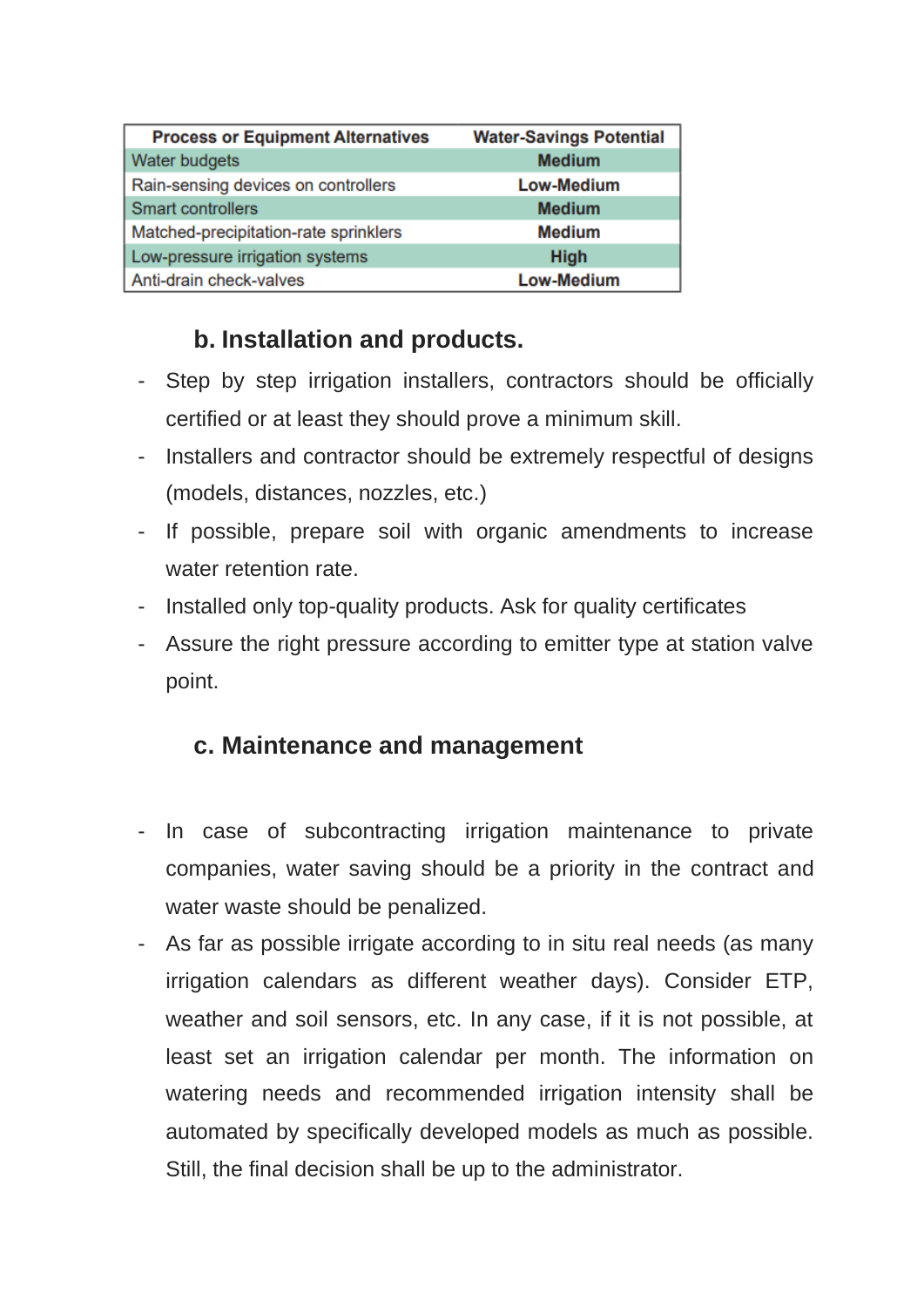

Set irrigation times according to soil type and slope.

|                                                   |     |                      | PLUVIOMETRIAS MAXIMAS: mm/h |                     |     |                      |     |                     |  |
|---------------------------------------------------|-----|----------------------|-----------------------------|---------------------|-----|----------------------|-----|---------------------|--|
| TEXTURA DEL SUELO                                 |     | Pendiente<br>$0a5\%$ |                             | Pendiente<br>5 a 8% |     | Pendiente<br>8 a 12% |     | Pendiente<br>$+12%$ |  |
|                                                   | Vea | Des                  | Vea                         | Des                 | Vea | Des                  | Veg | Des                 |  |
| Suelos arenosos gruesos                           | 50  | 50                   | 50                          | 37                  | 37  | 25                   | 25  | 12                  |  |
| Suelos arenosos gruesos sobre subsuelos compactos | 44  | 37                   | 32                          | 25                  | 25  | 19                   | 19  | 10                  |  |
| Suelos limosos arenosos uniformes                 | 44  | 25                   | 32                          | 20                  | 25  | 15                   | 19  | 10                  |  |
| Suelos limosos arenosos sobre subsuelos compactos | 31  | 19                   | 25                          | 12                  | 19  | 10                   | 12  | 8                   |  |
| Suelos limosos                                    | 25  | 12                   | 20                          | 10                  | 15  | 8                    | 10  | 5                   |  |
| Suelos limosos sobre subsuelos compactos          | 15  | 8                    | 12                          | 6                   | 10  | 4                    | 8   | 3                   |  |
| Suelos muy arcillosos o arcillo limosos           |     | 4                    | 4                           | 2                   | 3   | 2                    | 2   |                     |  |

- Increase irrigation frequency as far as
	- o Less soil depth
	- o Less root system depth
	- o More sandy soil
	- o Higher ETP
	- o Lower water quality

#### **d. Water**

Recycled water: the reuse of wastewater is a desirable practice. However, the potential for water savings represented by the reuse of wastewater is limited because urban consumption rarely exceeds 15% of total water consumption. "La utilización de aguas no potables para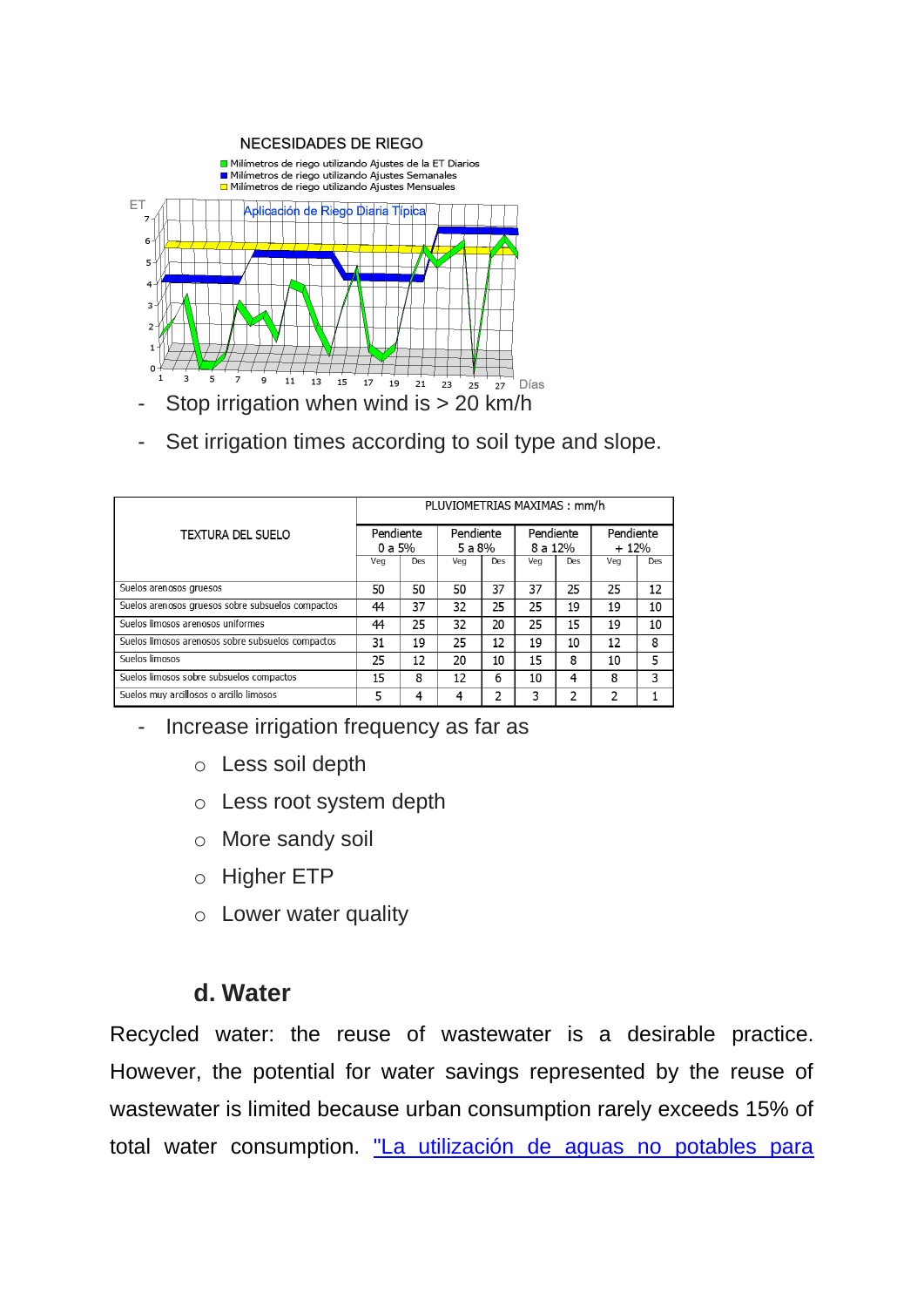riego." Jesús de Vicente Sánchez, Cordinador de la Comisión del Agua de la Asociación Española de Parques y Jardines Públicos".

Madrid as an example:

[https://www.canaldeisabelsegunda.es/-/reutilizacion-una-nueva](https://www.canaldeisabelsegunda.es/-/reutilizacion-una-nueva-oportunidad-para-el-agua)[oportunidad-para-el-agua](https://www.canaldeisabelsegunda.es/-/reutilizacion-una-nueva-oportunidad-para-el-agua)

Reclaimed water produced by Canal Isabel II, irrigates 323 parks and green areas in the region, in addition to 11 golf courses. In total, just over 2800 hectares of land.

# *3. ESTABLISHED IRRIGATION SYSTEMS*

# **a. Irrigation Audits.**

[https://ag.umass.edu/landscape/fact-sheets/role-of-irrigation-audit-in](https://ag.umass.edu/landscape/fact-sheets/role-of-irrigation-audit-in-water-conservation)[water-conservation](https://ag.umass.edu/landscape/fact-sheets/role-of-irrigation-audit-in-water-conservation)

keeping irrigation systems functioning properly is key to conserving water. One tool to help determine if irrigation systems are working adequately is an irrigation audit.

A typical irrigation audit will include many of the following procedures:

# *i. Visual inspection of irrigation system*

An irrigation auditor observes each zone in a sprinkler system and the landscape surrounding sprinkler heads to identify sources of inefficient water use:

- Broken, damaged, or leaking heads.
- Improperly positioned sprinklers watering streets and sidewalks.
- Sprinkler heads too low or off vertical.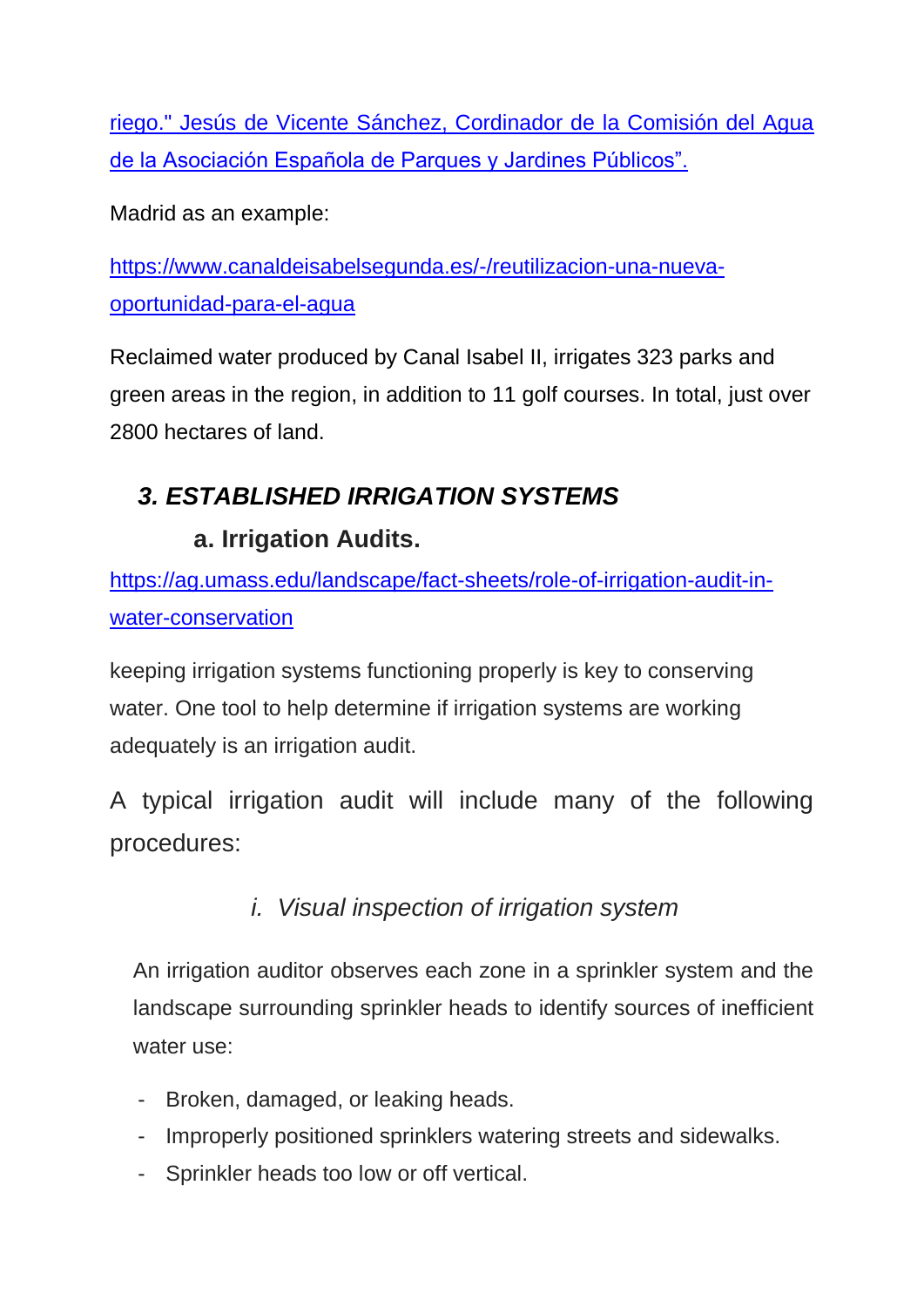- Sprinkler heads improperly spaced or arranged in pentagon patterns instead of water-conserving triangle or square patterns (Whiting et al, 2003).
- Misting around sprinkler heads (excessive water pressure) or large water droplets falling close to heads (low water pressure); and poor system design features (no automatic or manual shut-off during rainy weather, non-uniform sprinkler heads used).

## *ii. Evaluation of distribution uniformity (DU)*

While many of the problems described above affect DU, a catch can test is routinely used to quantify whether irrigation water is being uniformly applied to the landscape. To perform a catch can test, an auditor places collection containers in a grid pattern on the surface of an irrigated zone, runs the irrigation system through a typical timed cycle, and collects and records the amount of water in each catch container. The data gathered is then used to identify areas of over- and under-irrigation (relative to the targeted application amount); results of a catch can test may also be correlated to observations of plant health in the test area.

### *iii. Determination of precipitation rate*

Data from a catch can test is also used to determine the rate at which water is applied by the irrigation system. Since individual site conditions, specifically water pressure and sprinkler head spacing, may alter a system's performance, using catch can test results is more accurate than relying on the system manufacturer's performance specifications (TAES, accessed May 2006). Knowing the rate of application is important for developing appropriate irrigation schedules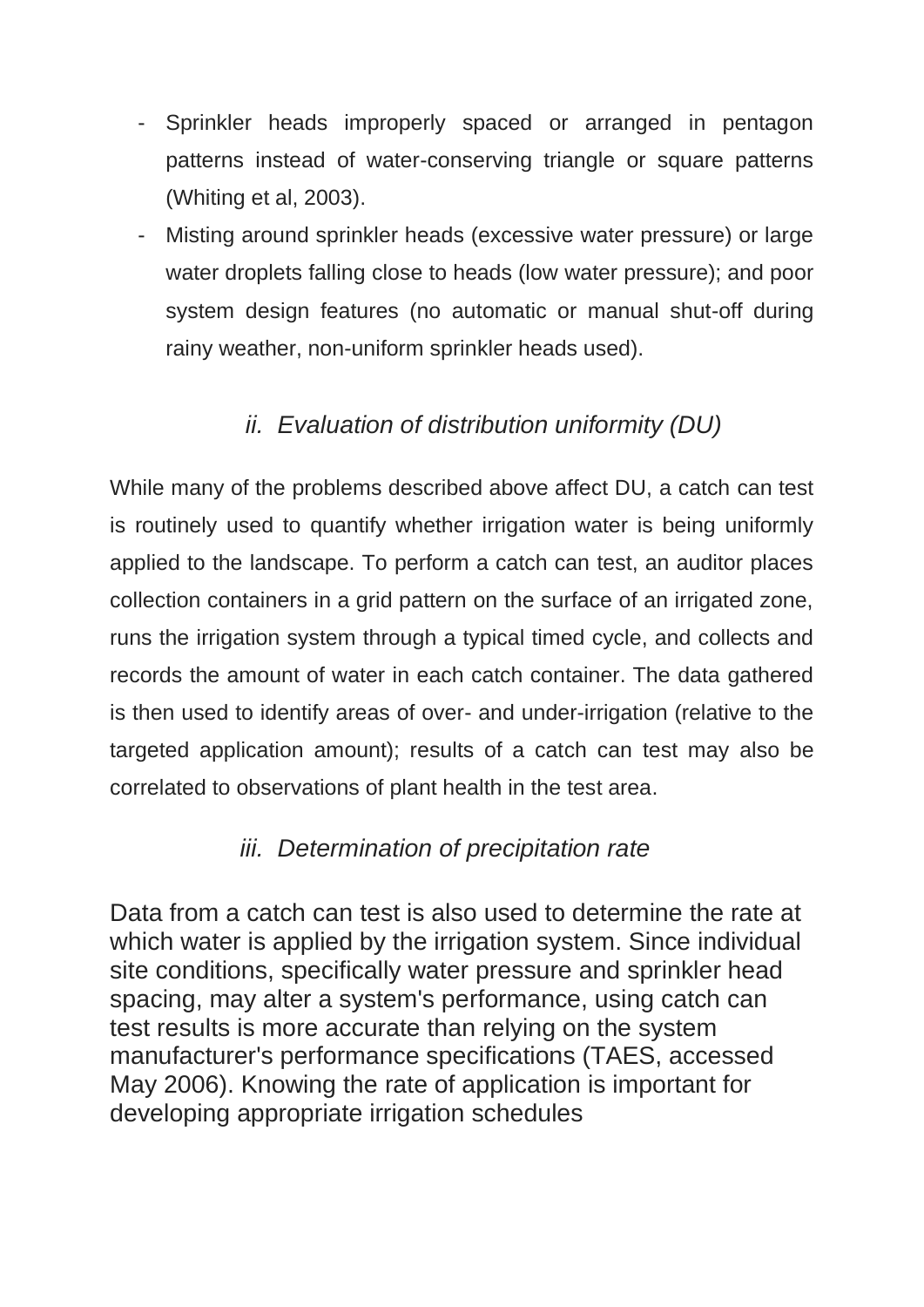### *iV. Determination of landscape's watering needs*

An evaluation of the landscape features present at a site provides a great deal of information about that site's water requirements. Factors to consider in developing a watering schedule include:

- The types of plants present and the depth of their roots.
- Whether they are growing in sun or shade, on flat areas or slopes.
- The presence or absence of a thatch layer in turf.
- Whether or not non-turf plantings are mulched.
- Soil texture and structure; and evidence of compaction and drainage problems.
- Actual ongoing soil moisture measurements, weather measurements, EVP calculations and data evaluation

# *V. Review and development of irrigation schedule*

An irrigation auditor will review a site's current irrigation schedule (amount of water applied and the interval between watering events), and make recommendations based on catch can test results, soil conditions, and plant water requirements, considering local climate and rainfall patterns (TAES, accessed May 2006). Because an irrigation audit is only a tool, audit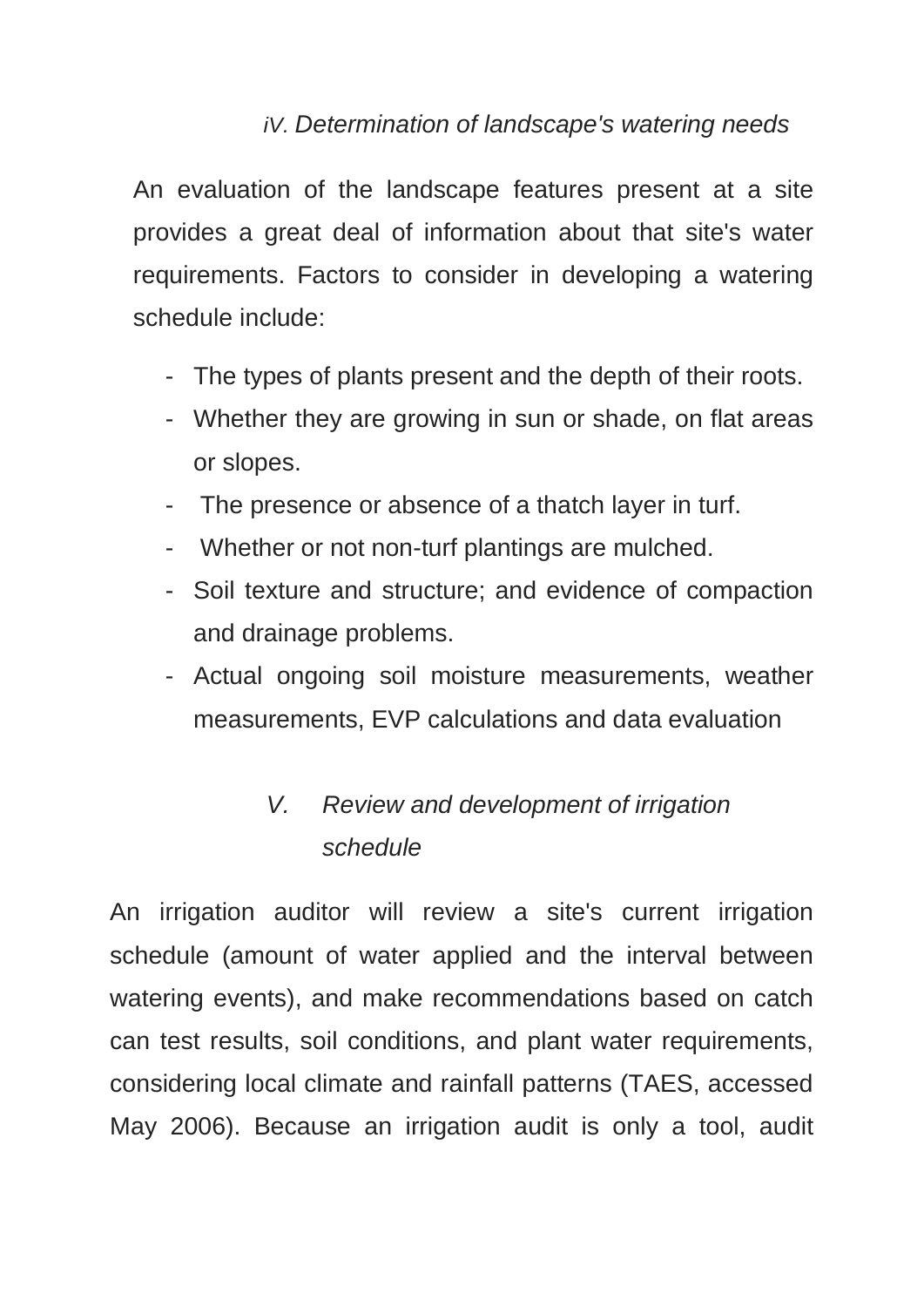recommendations must be put into practice for water conservation to be realized.

# *SOLUTION FOR BIG CITIES MANAGIG MANY GREEN AREAS IN ORDER TO SIMPLIFY AND OPTIMIZE MAINTENANCE THANKS TO THE NEW TECHNOLOGIES CENTRALIZED AND INTEGRATED SYSTEMS (SMART CITIES ETC.)*

Irrigation Central Control Systems: Intelligent irrigation systems managed by an intelligent software using weather stations, weather forecasts, different kind of sensors, etc. This this type of system has shown to save up to 30-40% of irrigation water.

Anyway, if we compare these systems with an orchestra, this intelligent Irrigation System is similar to the orchestra director. A key member but music will not sound well as far as musicians are not well tuned (right irrigation design, right installation, right quality products, right configuration of emitters right maintenance, etc.)

# **Maintenance (it is another topic covered later so just two comments)**

- $\checkmark$  Use a water smart irrigation professional/company to maintenance the irrigation system
- $\checkmark$  The maintenance of green areas at municipalities should be focus on water savings not just on economic decisions.

## *OTHERS*

We consider the following: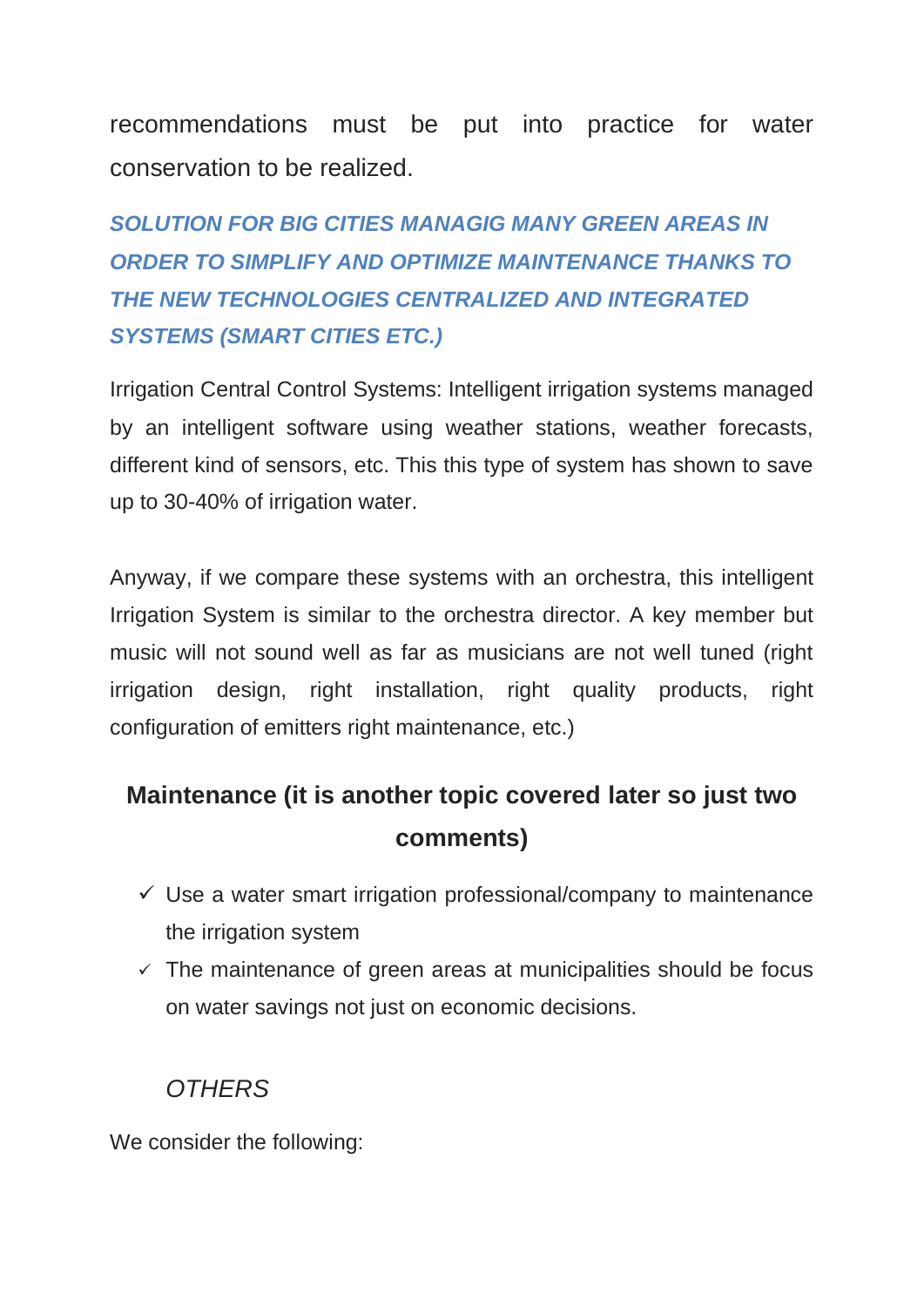surface plant Cover 25-40%: Low plant density

Surface plant Cover 40-70%: Medium plant density

Surface plant Cover 65% in advance: High density plant

#### *APPENDIX*

Irrigation of parks, gardens, and green sports areas accounts for almost 60% of water consumption in cities in arid and semi-arid climates.

[https://www.upm.es/?id=e5e8efe4f3256710VgnVCM10000009c7648a\\_\\_](https://www.upm.es/?id=e5e8efe4f3256710VgnVCM10000009c7648a____&prefmt=articulo&fmt=detail) [\\_\\_&prefmt=articulo&fmt=detail](https://www.upm.es/?id=e5e8efe4f3256710VgnVCM10000009c7648a____&prefmt=articulo&fmt=detail)

## **Efficiency and Uniformity**

A good irrigation is the efficient application of the right amount of water at right time in the right place.

Efficiency = 100 – Percolating (deep drainage) – Evaporation – Runoff

 $CU(Zone) = 100 \times (V_{25\%}/V_{average})$   $V_{25\%} = Average$  of 25% containers with less water

CU (Zone) it also known as DU

Regardless of any other factor, good uniformity provides a sound foundation for overall irrigation system efficiency. As the following figure shows, a balance is required among the below physical properties affecting distribution uniformity.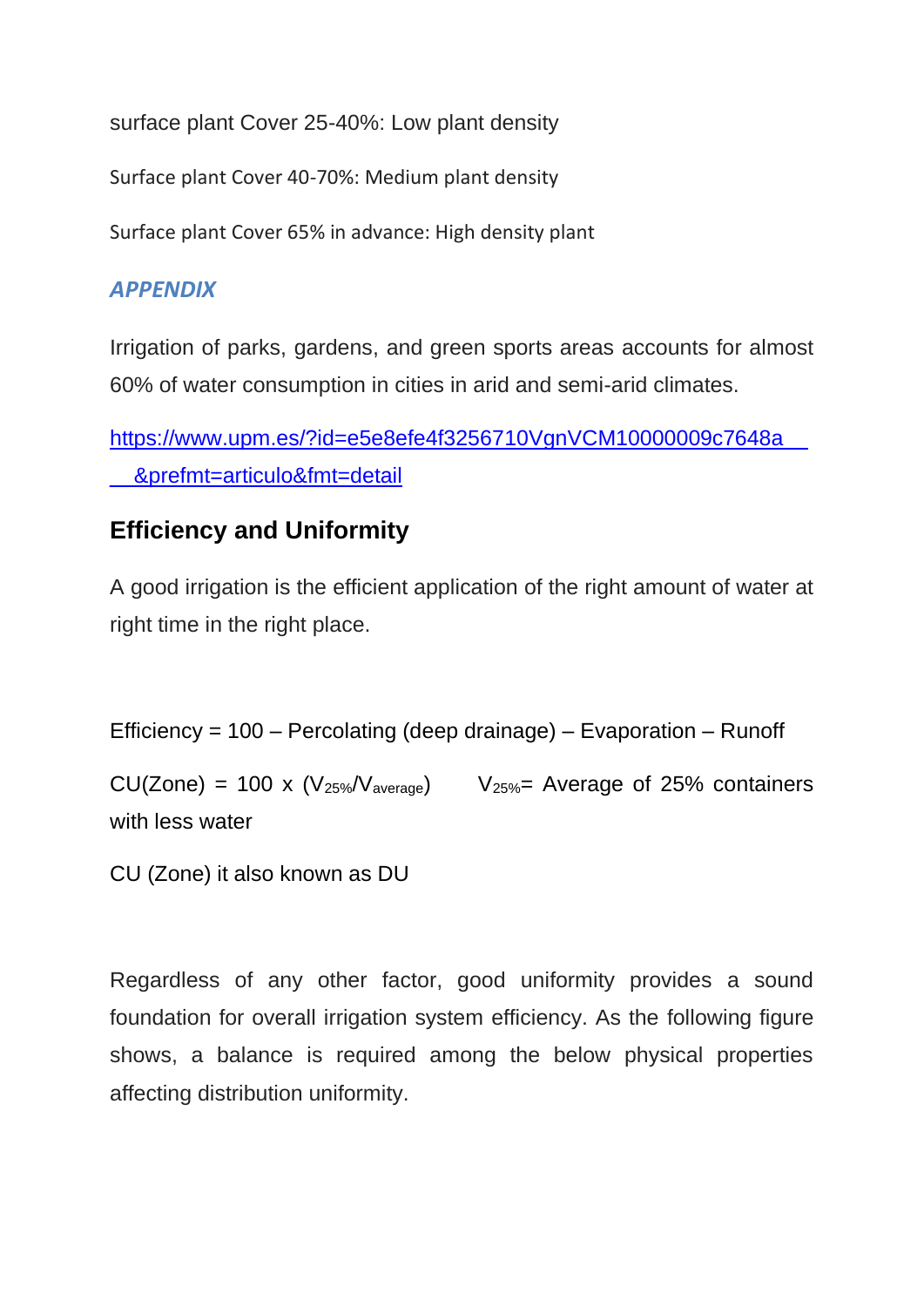

#### *https://floridawaterstar.com/technicalmanual/irrigation/uniformity.html*

## **Relation between Efficiency and Uniformity.**





- 1- The irrigation water applied is both uniform and efficient (the goal).
- 2- While efficient in terms of conservative water use, the irrigation was not uniform. Under-watering areas in the root zone will result in plant quality decline (leading to pest and weed invasion, or "dry spots").
- 3- The common cure the "dry spots" is watering longer. This leads to non uniformity and inefficiency due to over watering some areas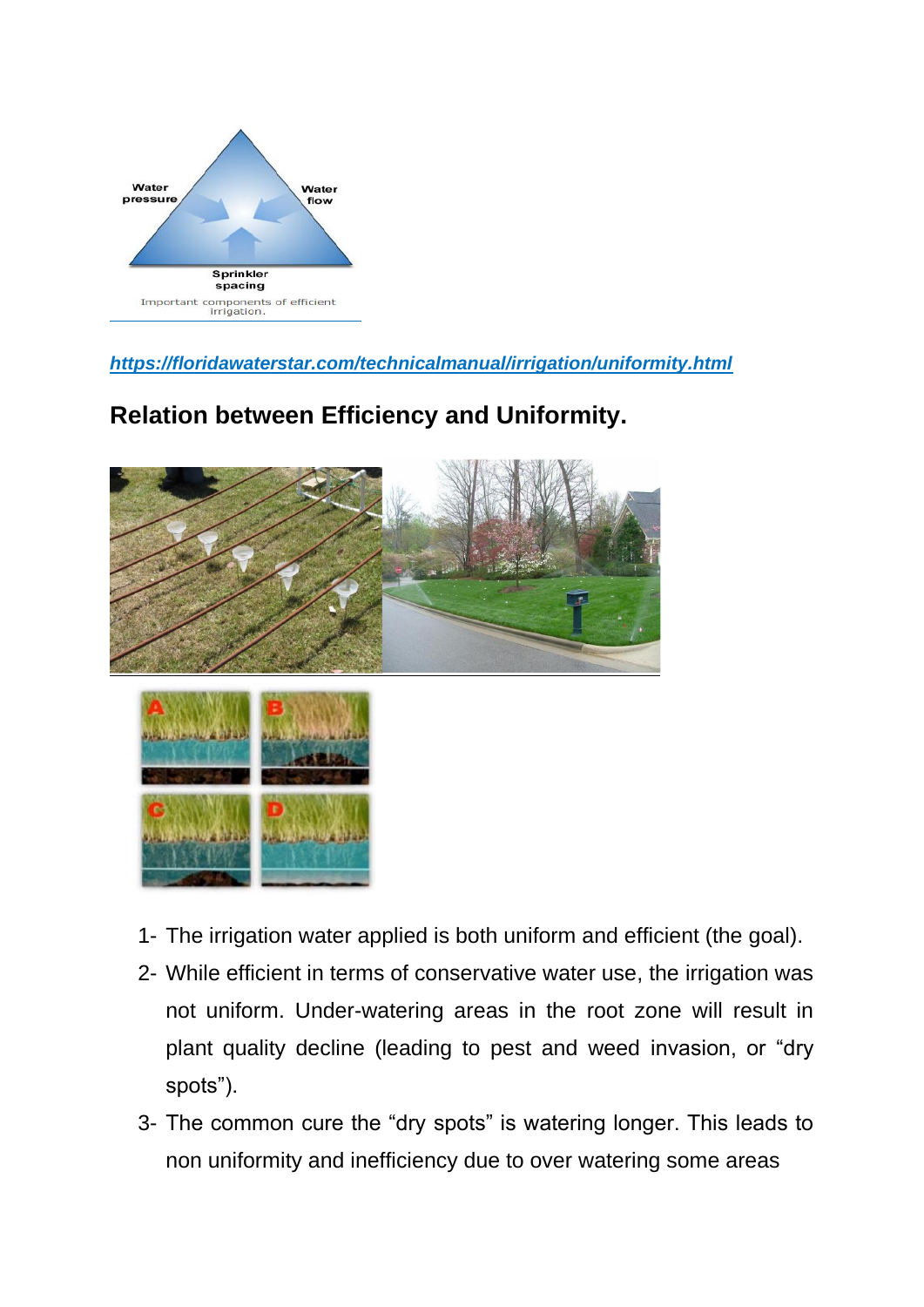4- (D)Uniform but inefficient due to overwatering, resulting in drainage below the root zone (which, with time, can result in plant loss as well as the transport of excess nutrients, fertilizers and pesticides that harm the environment).

*https://www.huntingtonbeachca.gov/files/users/public\_works/IrrigationP 2.pdf*

This guide is intended to reach the point A

# *KEY ASPECTS OF EFFICIENT WATER MANAGEMENT*

| Best Practice Water Management Irrigation. Aim: Effective, efficient and sustainable |                                          |  |  |  |
|--------------------------------------------------------------------------------------|------------------------------------------|--|--|--|
| <b>Requirement</b>                                                                   | <b>Task/input</b>                        |  |  |  |
| 1. System - hardware                                                                 | <b>Irrigation Design</b>                 |  |  |  |
| 2. Functioning system                                                                | Maintenance - Monitoring & repair        |  |  |  |
| 3. Know performance                                                                  | Uniformity & Precipitation Test: DU & PR |  |  |  |
| 4. Irrigation schedule                                                               | Site properties System performance       |  |  |  |
| 5. Operate system - Efficiency                                                       | Weather, plant, soil moisture            |  |  |  |
| 6. Reporting – Efficiency                                                            | Consumption Irrigation Index             |  |  |  |

To achieve overall efficiency of irrigation water use, it is necessary to effectively apply the water to the plant root zone (Application Efficiency) and to time the application so that appropriate soil moisture levels are maintained (Scheduling Efficiency). Efficient irrigation can be described in terms of the following four principles:

1. The amount of water applied should be appropriated to the plants needs and soil properties.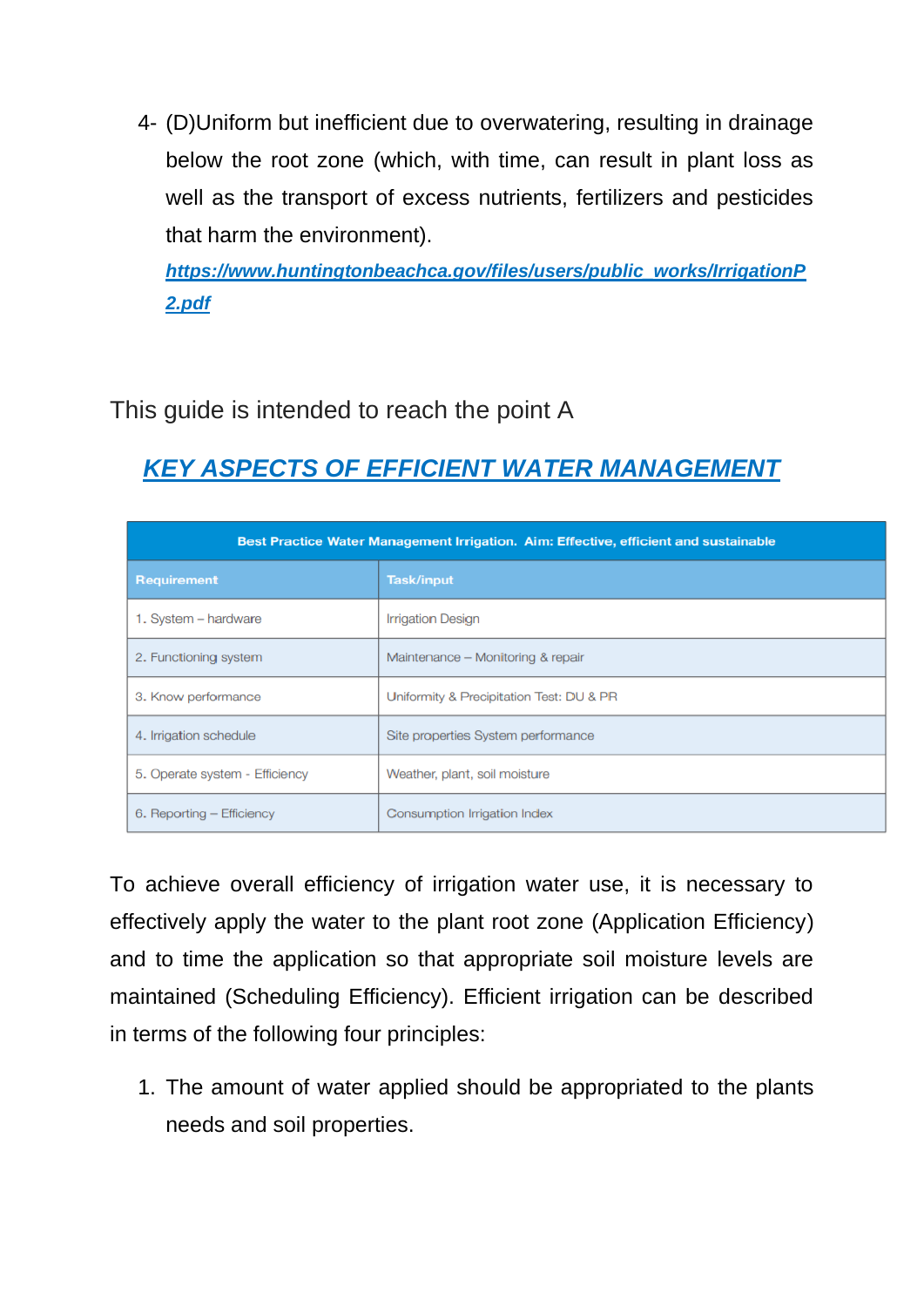- 2. Water should be applied effectively and uniformly across the designed irrigation segment (hidrozone) respecting the plants needs and soil conditions.
- 3. Water should be applied to the plant root zone without wastage through runoff, deep drainage, and other water loss sources such as wind drift and evaporation.
	- **GOOD IRRIGATION** Correct Uniform Correct application depth timing
- 4. The timing of water application should suit the plant

*[https://www.clearwatervic.com.au/user-data/research-projects/swf-files/bpg](https://www.clearwatervic.com.au/user-data/research-projects/swf-files/bpg-final.pdf)[final.pdf](https://www.clearwatervic.com.au/user-data/research-projects/swf-files/bpg-final.pdf)*

# **Basic Principles of Water-Wise Landscaping**

A blueprint for designing and maintaining a water-efficient landscape can be summed up in 8 steps:

- 1. **Group Plants According to Water Needs** Separation of natives, low-water-use shrubs, trees, and thirsty turfgrass into different "hydrozones" allows for more efficient irrigation scheduling, view the document [Site Plan With Hydrozones \(PDF\).](https://www.cityofnapa.org/DocumentCenter/View/1322)
- 2. **Use Native and Low-Water-Use Plants** Perennials, shrubs, trees, and groundcovers that are naturally adapted to our **Mediterranean**